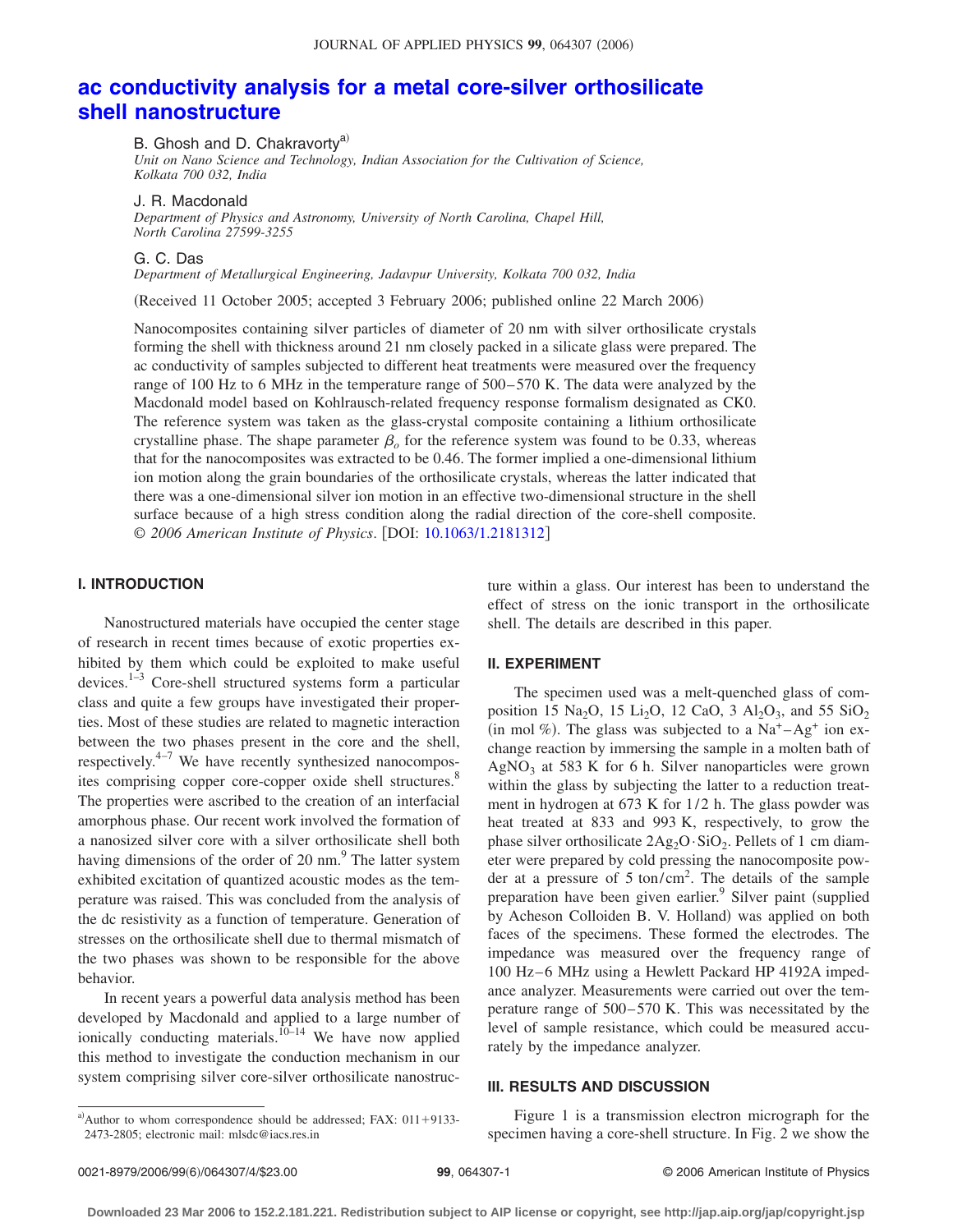

FIG. 1. Transmission electron micrograph for a silicate glass having a silver core-silver orthosilicate nanostructure.

variation of conductivity as a function of frequency for the specimen in which the orthosilicate shell was formed by giving heat treatment at 833 K for 1 h followed by 993 K for 3 h. As the temperature is raised the level of conductivity is found to increase. This is to be expected because the electrical transport arises due to an activated process involving silver ions. The data shown in Fig. 2 are typical for specimens in which the shell was grown by giving different heat treatments. Figure 3 shows the conductivity variation as a function of frequency for samples with shells grown by giving heat treatments for different durations. The conductivity is seen to decrease as the heating schedule is increased. This is consistent with the data reported earlier for dc resistivity.<sup>9</sup> In Fig. 4 is shown the conductivity variation as a function of frequency for a glass-ceramic specimen containing only the lithium orthosilicate phase.

The ac conductivity data for both the glass-ceramic sample (containing lithium orthosilicate phase) and the nanocomposites comprised of silver nanoparticles with silver orthosilicate shells were analyzed using the CK0 Kohlrausch frequency response model developed by Macdonald. $10-14$ This model is based on a direct Fourier transformation of time-domain stretched-exponential response given by



FIG. 2. Variation of electrical conductivity as a function of frequency for the specimen heat treated at 833 K/1 h followed by 993 K/3 h.



FIG. 3. Variation of electrical conductivity as a function of frequency for specimens with different heat treatments: 833 K/1 h+993 K/1 h, 833 K/1 h+993 K/2 h, 833 K/1 h+993 K/3 h.

$$
F(t) = \exp\left[-\left(\frac{t}{\tau_R}\right)^{\beta_o}\right],\tag{1}
$$

where  $\beta_o$  ( $0 < \beta_o \le 1$ ) is the stretching parameter and  $\tau_R$  is the characteristic conductivity relaxation time. For conductive systems, as in the present case,  $F(t)$  signifies the correlation function of the mobile change carriers. The CK0 response at the complex modulus level may be written as

$$
M_{CK0}(\omega) = M'_{CK0}(\omega) + iM''_{CK0}(\omega) \equiv i\omega\varepsilon_V I_o(\omega),\tag{2}
$$

where

$$
M \equiv \frac{1}{\varepsilon^*},\tag{3}
$$

 $\varepsilon^*$  is the complex dielectric permittivity,  $\varepsilon_V$  is the permittivity of vacuum, and  $I_0(\omega)$  is the CK0 complex resistivity normalized response function satisfying the conditions *Io*  $(0)=1$  and  $I_0(\alpha)=0$ .



FIG. 4. Variation of electrical conductivity as a function of frequency for a glass-ceramic specimen containing only the lithium orthosilicate phase.

**Downloaded 23 Mar 2006 to 152.2.181.221. Redistribution subject to AIP license or copyright, see http://jap.aip.org/jap/copyright.jsp**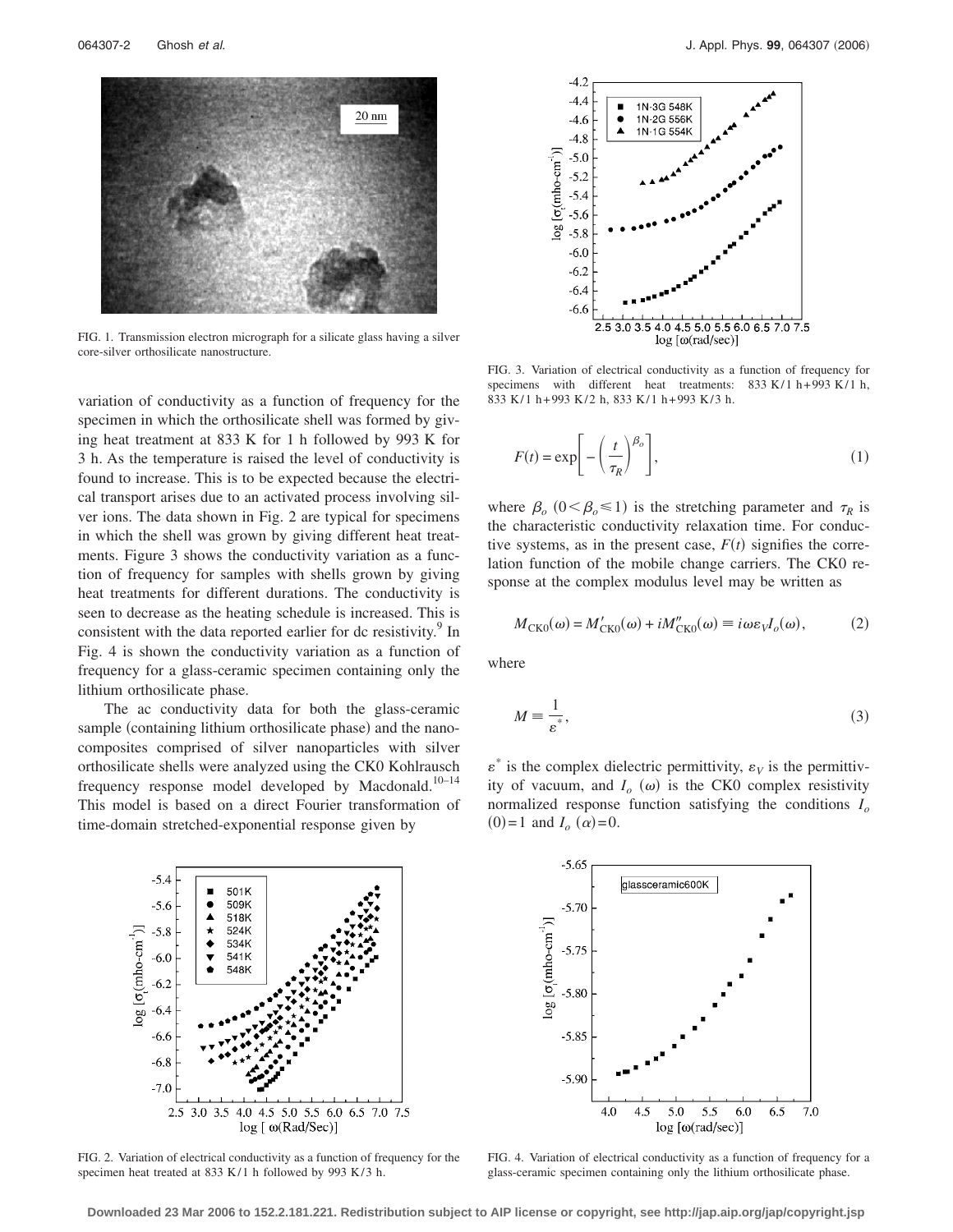|                                            | Temperature | $\rho_{\rm dc}$     | $\tau_o$             |                      |           |
|--------------------------------------------|-------------|---------------------|----------------------|----------------------|-----------|
| Specimen                                   | (K)         | $(\Omega$ cm)       | (s)                  | $\varepsilon_\alpha$ | $\beta_o$ |
| Core-shell structure                       |             |                     |                      |                      |           |
| Heat treatment                             | 509         | $1.6 \times 10^8$   | $2.8 \times 10^{-3}$ | 25.1                 | 0.526     |
| 833 K/1 h+                                 |             |                     |                      |                      |           |
| 993 K/1 h                                  |             |                     |                      |                      |           |
|                                            | 518         | $2.8 \times 10^{7}$ | $4.1\times10^{-4}$   | 25.2                 | 0.464     |
|                                            | 529         | $1.9 \times 10^{7}$ | $8.9 \times 10^{-5}$ | 25.0                 | 0.481     |
|                                            | 538         | $1.1 \times 10^{7}$ | $4.2 \times 10^{-5}$ | 25.3                 | .585      |
|                                            | 546         | $1.0\times10^7$     | $5.8 \times 10^{-5}$ | 25.0                 | 0.509     |
|                                            | 554         | $8.8 \times 10^{6}$ | $6.9 \times 10^{-5}$ | 25.3                 | 0.436     |
|                                            | 570         | $3.9 \times 10^{6}$ | $2.4 \times 10^{-5}$ | 25.2                 | 0.455     |
| Heat treatment                             | 521         | $1.4 \times 10^{7}$ | $5.0 \times 10^{-5}$ | 23.9                 | 0.431     |
| 833 K/1 h+<br>993 K/2 h                    |             |                     |                      |                      |           |
|                                            | 533         | $9.6 \times 10^{6}$ | $4.5 \times 10^{-5}$ | 24.0                 | 0.419     |
|                                            | 543         | $6.4 \times 10^{6}$ | $2.7 \times 10^{-5}$ | 24.1                 | 0.428     |
|                                            | 550         | $4.6 \times 10^{6}$ | $2.0 \times 10^{-5}$ | 24.1                 | 0.424     |
|                                            | 556         | $3.4 \times 10^{6}$ | $1.8 \times 10^{-5}$ | 24.4                 | 0.399     |
| Heat treatment                             | 501         | $5.1 \times 10^{7}$ | $2.7 \times 10^{-4}$ | 23.3                 | 0.458     |
| 833 K/1 h+<br>993 K/3 h                    |             |                     |                      |                      |           |
|                                            | 509         | $4.4 \times 10^{7}$ | $3.8 \times 10^{-4}$ | 23.4                 | 0.444     |
|                                            | 518         | $2.7 \times 10^{7}$ | $1.9\times10^{-4}$   | 23.4                 | 0.449     |
|                                            | 524         | $1.6 \times 10^{7}$ | $9.3 \times 10^{-5}$ | 23.8                 | 0.456     |
|                                            | 534         | $1.2 \times 10^{7}$ | $6.5 \times 10^{-5}$ | 23.8                 | 0.460     |
|                                            | 541         | $9.5 \times 10^{6}$ | $5.7 \times 10^{-5}$ | 23.8                 | 0.451     |
|                                            | 548         | $6.3 \times 10^{6}$ | $3.5 \times 10^{-5}$ | 24.0                 | 0.459     |
| Glass-ceramic sample<br>containing lithium | 535         | $1.2 \times 10^{7}$ | $5.2 \times 10^{-6}$ | 2.8                  | 0.33      |
| orthosilicate                              | 551         | $6.2 \times 10^{6}$ | $2.6 \times 10^{-6}$ | 2.7                  | 0.33      |
|                                            | 566         | $3.4 \times 10^{6}$ | $1.4 \times 10^{-6}$ | 2.9                  | 0.33      |

TABLE I. Parameters extracted by fitting experimental data to CK0 model.

In the above  $I_o(\omega)$  is related to the parameters  $\rho_0$  [the dc value of the complex resistivity  $\rho(\omega)$ ,  $\tau_0$  (the characteristic relaxation time), and  $\beta_o$  [the stretching parameter as given in Eq.  $(1)$ ].

The response at the complex dielectric constant level arising from mobile charges can be written as

$$
\varepsilon_{CK0}(\omega) = \varepsilon'_{CK0}(\omega) - i\varepsilon''_{CK0}(\omega) \equiv \frac{1}{M_{CK0}(\omega)}.\tag{4}
$$

It is usually found that  $\varepsilon'_{CK0}(\omega) = 0$ . Hence the data fitting in this model requires the addition of a parallel component representing the high frequency limiting dielectric constant,  $\varepsilon_{\alpha}$ .

The parameters extracted by fitting the full complex experimental conductivity data to the CK0 model delineated as above are summarized in Table I. From this table we find the value of  $\beta_0 = 1/3$  for the glass-ceramic sample. This implies that the silver ion motion occurs along one dimension.<sup>14</sup> In the present system this is realistic because the lithium ions will move along the grain boundaries of the lithium orthosilicate phase. The value of  $\varepsilon_{\alpha}$  is found to be around 2.8, which is temperature independent. This being the high frequency limiting dielectric constant is also a reasonable value because it is known that this value for pure  $SiO<sub>2</sub>$  glass is  $~15$ 

For the core-shell structured system containing a metallic silver core with silver orthosilicate nanoshells, it is also found that the  $\varepsilon_{\alpha}$  is temperature independent. The value of  $\varepsilon_{\alpha}$ is, however, much larger than that in the glass-ceramic sample as discussed above. This arises due to the presence of metallic silver particles and the consequential space-change polarization at the metal-silicate interface. The value of  $\beta$  is found to be around 0.5—in fact, the average taken over all the temperatures is 0.46. This suggests two possibilities viz. either (i) silver ion motion occurs in a two-dimensional structure with only one of these two dimensions being appropriate for motion or (ii) it is a case of field-free relaxation for which the predicted theoretical value is  $\beta_0 = 3/7 = 0.43$ .<sup>14</sup> The second case has been investigated by stress relaxation experiments in which the probe field is a stress and the change of this as a function of time is recorded and analyzed. In the present case, however, a stressed condition in the sample system is maintained, while the effect of applied electric field is monitored as a function of frequency. The stress condition will affect the conducting response, but it is definitely not a case of stress relaxation. We therefore rule out the second of the two possibilities listed above. We elucidate the first possibility as follows.